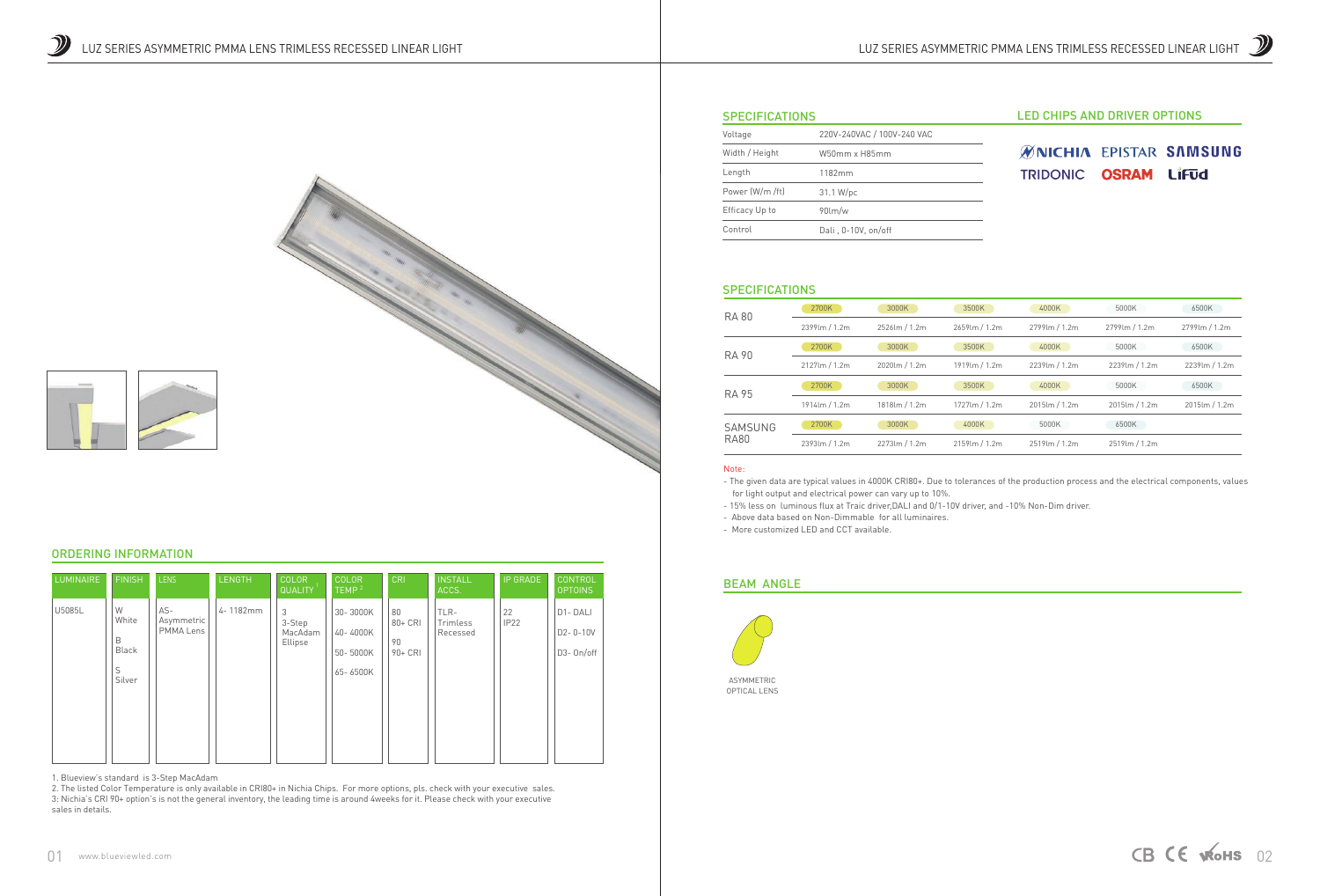

3 Insert the luminaire into the hole, and lock it by the Philips screws on 2 sides into the ceiling through the brackets.

4) Mud the bracket with ceiling together, and peel the protection film on the lens after the installation. Clean the luminaire if there is some dust/mud left on the lens.



## INSTALLATION

# **Caution: Turn off power to electrical box before installing!**





Trimless Recessed

## **ACCESSORIES**



Trimless Recessed Kit

#### **DIMENSION**

#### **RANGE OF APPLICATIONS**

General or local lighting in Office, Educational Instituions, Conference Rooms and many other workspaces.

#### **ELECTRIC GEAR**

Constant current 0-10V / DALI / Non-dim dirvers, Setable white, Dual white / Dime2Warm, DMX, PWM lighting solution available.

LUZ Series is linear LED lighting fixture that features a Down lighting. It's mostly simulating the natural lighting enviroment. Fixture features 80+ or 95+ Ra LEDs. White color from 2700K to 6500K. Dimmable driver available in Dali, 0/1-10V,DMX, PWM type. Fixture lengths are available in 2ft,4ft,5ft and 8ft, and custom lengths are available in 19.6ft.

- $\blacktriangleright$  PC diffuser Mostly simulating thenatural lighting
- Sus-Pendant, Ceiling/Wall Mounted, Trimless Recessed installation
- $\triangleright$  Designed and engineered with the architectural specifier in mind
- $\blacktriangleright$  Refined construction and classic linear illumination

### **DIMENSION**







Unit:mm[in]